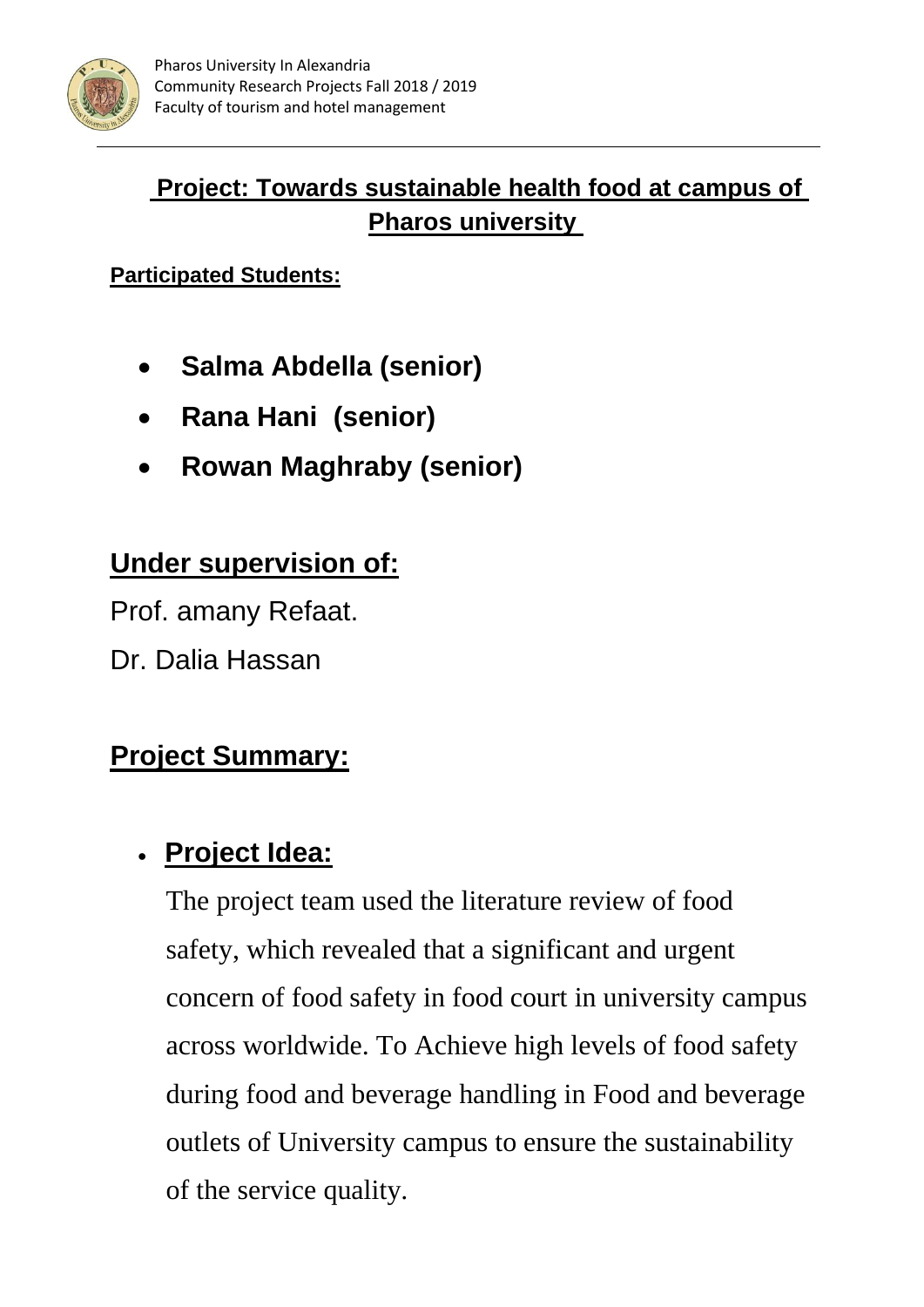

## • **Project Phases:**

- 1-A survey of the food and beverage outlets of the campus was conducted to investigate its actual percentage. The list of food court outlets in university campus of pharos
- 2-A checklist has been designed covering all phases of food handling (Purchasing stage, receiving stage, storage stage, preparation stage, cooking stage, product delivery stage) in order to determine the current status of these outlets.
- **3-**A questionnaire was prepared and distributed to the outlets' employees to assess their food safety knowledge of handling food and beverages**.**
- 4-The questionnaire' results were entered, the analysis were conducted results in the tables and the developed of graphs.
- 5- Develop of a guide film to demonstrate the proper procedures for food handling.